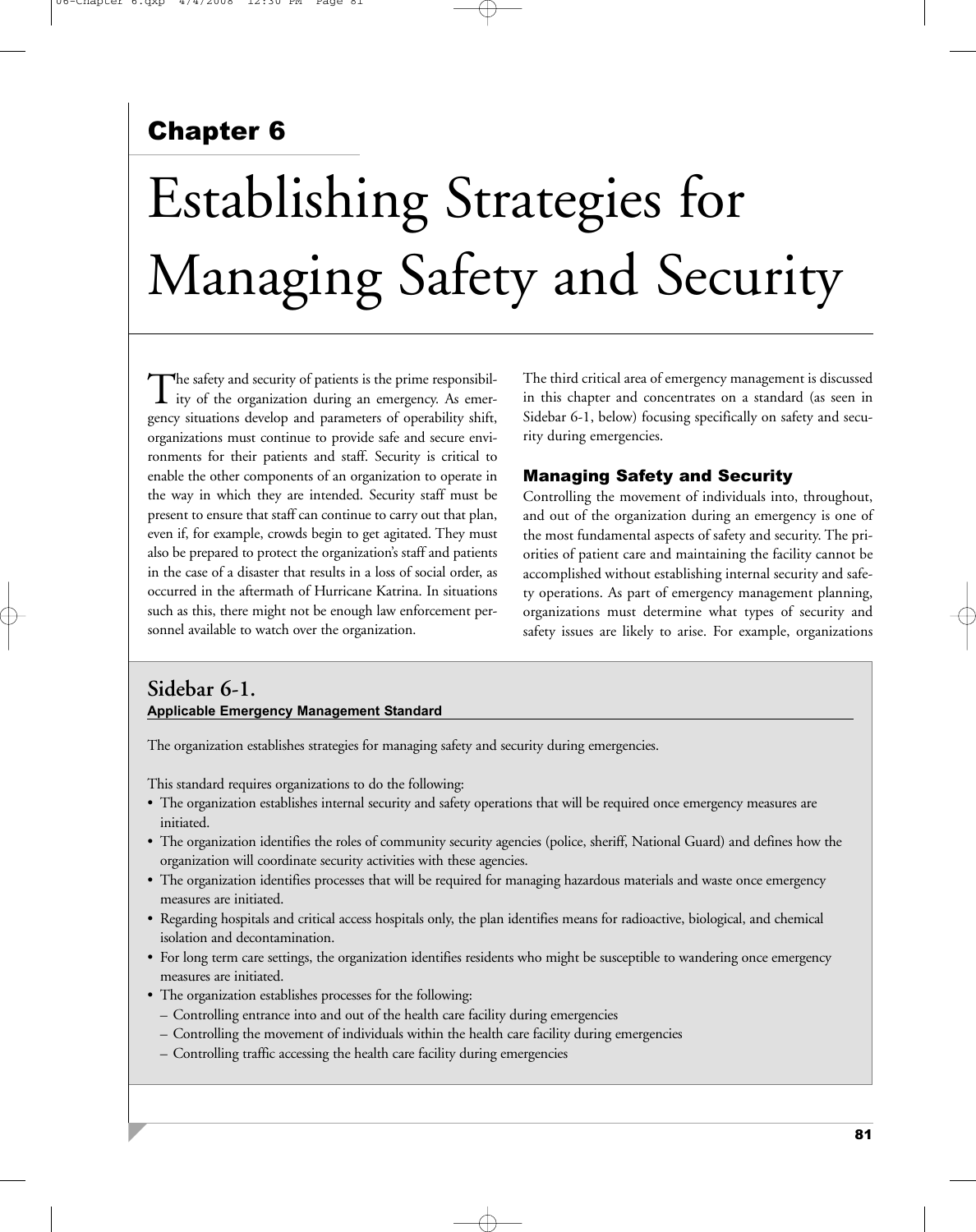# **Security Planning**

- Does the facility have the ability to lock down so that entry to and exit from all parts of the facility can be controlled?
- Have steps been taken to minimize and control points of access to and egress from buildings and areas without using lockdown procedures?
- Is a plan available to control vehicular traffic and pedestrians?
- Have arrangements been made to meet and escort responding emergency service personnel and vendors?
- Does the facility have the ability to communicate with individuals immediately outside the facility in the event lockdown is initiated?
- Does the plan designate how people will be identified within the hospital (for example, hospital staff, outside supporting medical personnel, news media, clergy, visitors)?
- Can staff gain access to the organization when called back on duty?
- Have provisions been made for internal traffic that allows patient movement through corridors and staff movement throughout their areas?
- Have egress routes for patients and staff been provided for evacuation purposes?
- Will elevators be staffed and controlled?
- Has elevator usage been prioritized (for example, casualties, supplies)?
- Have movement routes been designated within the organization and have traffic-flow charts been prepared and posted?
- Have arrangements been made for both vehicular and foot traffic to enter and exit the hospital premises?
- Have the following been established?
	- Uninterrupted flow of ambulances and other vehicles to casualty sorting areas or emergency department entrances
	- Access and egress control of authorized vehicles carrying supplies and equipment to a dock area
	- Authorized vehicle parking
- Direction for authorized personnel and visitors to proper entrances
- Have arrangements been made for police support in maintaining order in the vicinity?
- Does the plan include a method to impact the management of vehicle and people convergence upon the hospital?

**Source:** Adapted from Association for Professionals in Infection Control and Epidemiology, Center for the Study of Bioterrorism and Emerging Infections: *Mass-Casualty Disaster Plan Checklist: A Template for Healthcare Facilities.* http://bioterrorism.slu.edu/bt/quick/disasterplan.pdf (accessed Mar. 10, 2008).

should make specific provisions for how and when the facility will be locked down when the emergency operations plan (EOP) is put into action. The bottom line is that security must be assured, or patients will not be able to receive the care that they require or staff might be unwilling to stay.

## *Coordinating with Security Agencies*

In anticipating security issues, organizations should coordinate with the local community, such as the local police department, before the onset of an emergency. The health care organization should express its security concerns and identify the capabilities of community resources to support those concerns. For example, a hospital might assume that it can count on assistance from the local police department during an emergency. The police department might not, however, be able to offer any assistance or the level of assistance desired. Understanding what support is available will allow the organization to make more effective plans for security during an emergency.

In addition to the police department, this new requirement for coordination with community security agencies includes other groups, such as the sheriff's department and National Guard.

Organizations should also consider the need for collaboration with security agencies for other purposes. For example, travel access on roads or bridges could be restricted by security agencies during a disaster. Hospitals and Medicare-/Medicaidbased long term care facilities that identify the roles of community security agencies will better understand how to coordinate their own security measures, as well as how to allow for transportation of staff, patients, and essential supplies to and from the facility.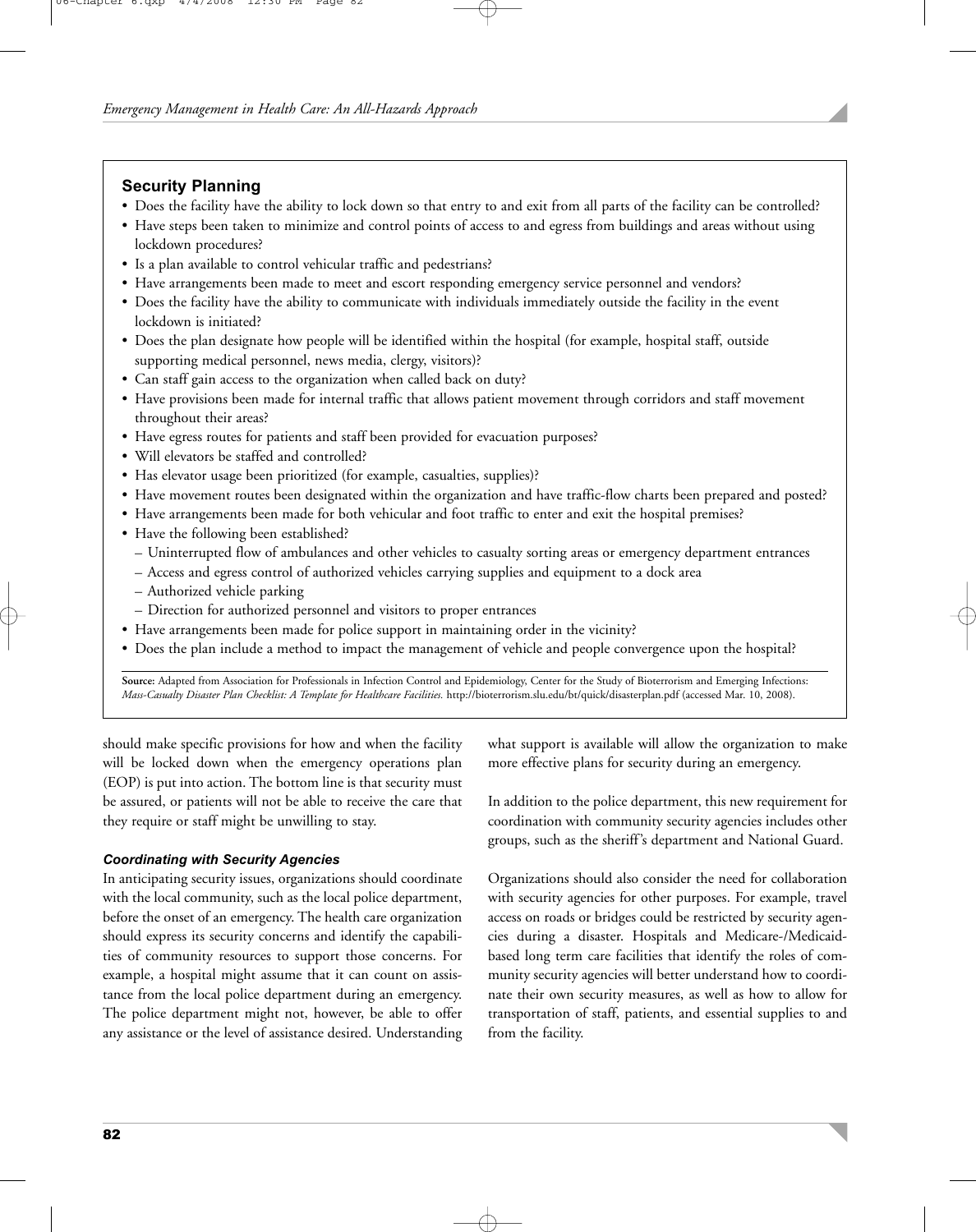#### *Managing Hazardous Materials/Waste*

A new requirement in the emergency management standards is for organizations to identify the processes required for managing hazardous materials and waste when emergency measures are initiated. This requirement builds on existing environment of care standards related to managing hazardous materials and waste risks, recognizing that the special handling required of these materials and the need to minimize the risk of unsafe use and improper disposal are particularly important to consider during emergency conditions. For example, during an evacuation is not the time to begin thinking about what to do with chemicals, chemotherapy materials, radioactive materials, and medical wastes such as sharps, gases, and so forth. Or, if decontamination is required, how will the water be collected and disposed of?

Questions to consider might include the following:

- What types of hazardous materials and waste exist within the organization?
- What are the specific locations of these hazardous materials and waste?
- What are the normal procedures for securing these items?
- What are the normal procedures for disposing of these items?
- How will those processes need to vary in the event of an emergency (either internal or external)? For example, what if waste cannot be collected on schedule by waste handlers?
- What would the process be in the event of evacuation?

#### *Isolation and Decontamination*

Hospitals planning for security and safety during emergency situations must also consider radioactive, biological, and chemical isolation and decontamination. Contaminated patients must be segregated or isolated, and decontamination procedures to treat victims and protect other patients and staff must be quickly implemented.

An organization can take two broad approaches to isolation: The first is to outfit health care workers with personal protective equipment, effectively isolating the worker from the patient. The other approach is to isolate the patient from the worker. Hospitals and long term care organizations should conduct assessments, in advance, of current facilities and capabilities for airborne isolation. Organizations should evaluate whether rooms on certain units or even a nursing unit can be converted to negative pressure. Organizations should also evaluate mechanical and ventilation systems to support isolation and separation of air intake and exhaust in as many rooms as possible, if required. If the facility is planning any new construction, the ability to use some or all of the rooms for isolation should be considered.

## **Local Agency Coordination Issues**

- What role will local law enforcement agencies play in assisting the organization during a communitywide incident?
- What role will local law enforcement agencies play in assisting the organization during any event communitywide or otherwise—that exhausts the organization's security resources?
- How will the organization's incident command communicate with local agencies during a communitywide incident? What backup communication systems are in place?

**Source:** Joint Commission Resources: *Guide to Emergency Management Planning in Health Care.* Oakbrook Terrace, IL: Joint Commission on Accreditation of Healthcare Organizations, 2002.

# BE PREPARED TIP

#### **Security of Hazardous Materials**

Ensure the security of biohazard and radioactive materials in the laboratory and elsewhere. Consider placing locks on all freezers and incubators that contain biohazard materials. Forward any suspicious inquiries regarding such materials to security personnel so that they can be in touch with external authorities as appropriate.

In the case of decontamination requirements, which are applicable only to hospitals and critical access hospitals, many hospitals have written into their EOP that the fire department will be responsible for decontaminating casualties. The challenge with this is that up to 85% of the victims of an incident involving hazardous materials show up at the hospital without having undergone any prior decontamination.<sup>1</sup> For example, in small incidents, such as agricultural or garage accidents, individuals will present themselves at the hospital emergency department (ED) without having called the fire department, and the hospital will need to perform appropriate decontamination. Because of this circumstance, hospitals should be prepared as part of their emergency management plans to assume responsibility for decontaminating these victims. Hospitals should continue, however, to coordinate with the community's local HAZMAT response team, which might have portable decontamination units and prefer to go directly to the site rather than risk spreading the contaminants to other sites, such as the hospital.<sup>2</sup>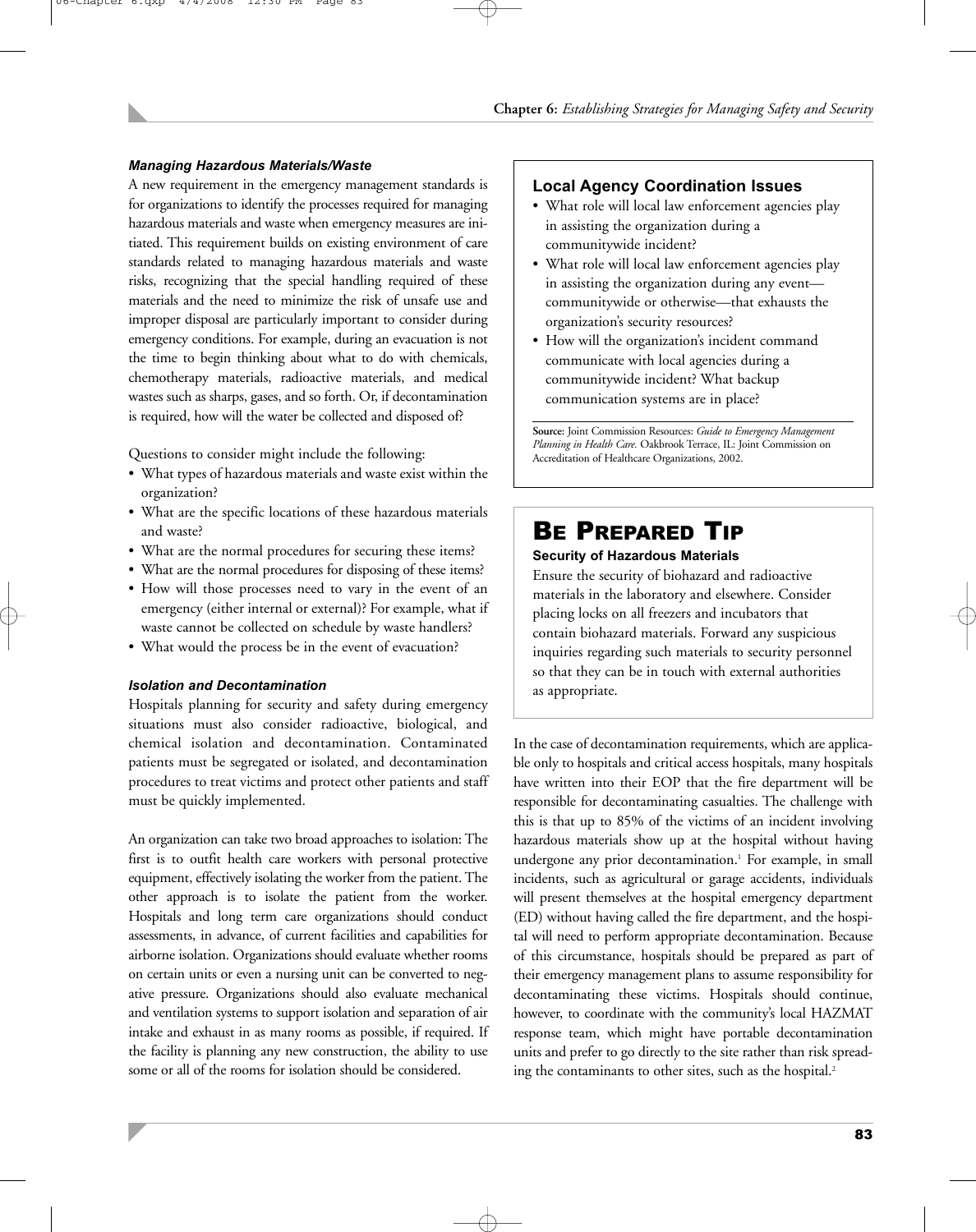# BE PREPARED TIP

## **Facility Security**

Organizations should have a plan to secure the facility within a few minutes of an internal or known external biological or chemical incident in order to protect current patients, the facility, and staff. Entry should be permitted only to noncontaminated staff and decontaminated care recipients.<sup>1</sup>

## **Reference**

1. *The Israeli Master National Emergency Standard Operating Procedure for Hospitals* manual.

The decontamination process involves isolating the contamination; decontaminating and treating patients; protecting staff, other patients, visitors, and the facility itself; and reestablishing normal service. The decontamination area should be a location with strictly controlled access. The best location for a decontamination area is outside the main facility because outdoor decontamination is preferable to protect staff, equipment, and other patients from becoming contaminated. Decontamination areas can be located inside the hospital as long as they have a direct entrance from the outside and a separate ventilation system that exhausts directly to the exterior of the building. Whatever type of decontamination facility is chosen, an organization should document its decontamination strategies in its EOP.

## *Preventing Wandering*

For long term care facilities, a new component of the emergency management standards is the requirement to identify patients who might be susceptible to wandering when emergency measures are initiated. Because many nursing home residents have a loss of cognitive ability, it is essential to determine which patients will require help to prevent wandering during the chaotic atmosphere that typically accompanies an emergency. The risk for wandering increases when residents become upset or agitated or when they face stressful situations.<sup>3</sup> By identifying those individuals who might be prone to wandering, organizations can implement security precautions to keep these individuals in specific, safe locations during the emergency.

# *Controlling the Facility*

An organization should determine the types of access and movement that will be allowed in the facility. This includes staff, patients, visitors, emergency volunteers, vendors, maintenance and repair workers, utility suppliers, and other individuals when emergency measures are initiated. Controlling access will likely include instituting a lockdown and then designating an entry point or points for staff and physicians, as well as for others who need access to the building. In hospitals, locating security staff in the ED to ensure that only authorized personnel can gain access is also important. If security staff are limited in numbers, organizations might wish to consider using fencing to block access to (but not egress from) certain parts of the facility.

Although the organization should have processes in place for limiting access to the facility to authorized personnel only, it is essential that those who are authorized are able to enter the facility quickly. To accomplish this, organizations should have procedures in place to identify care providers and other personnel during emergencies (*see* discussion in Chapter 7). This is important because if essential staff do not have some sort of identification, they might not be able to get through security roadblocks set up outside the organization.

One method to ensure that staff members can enter the facility could be to assign a security person to a check-in area outside any security perimeter that blocks access to the organization. That person would be given preprinted generic plastic badges and a list of staff and employees who are eligible for the badges.<sup>3</sup> Employees would be required to present picture iden-

# BE PREPARED TIP

# **Additional Security Staff**

Organizations should have a contingency plan for hiring additional security staff as the normal number of on-duty security staff might be insufficient during an emergency. Options include contracting with private security officers or off-duty police officers. In addition, administrative and/or clinical staff could be assigned to provide a visible presence within the facility, such as at the entrances. All of this must be preplanned.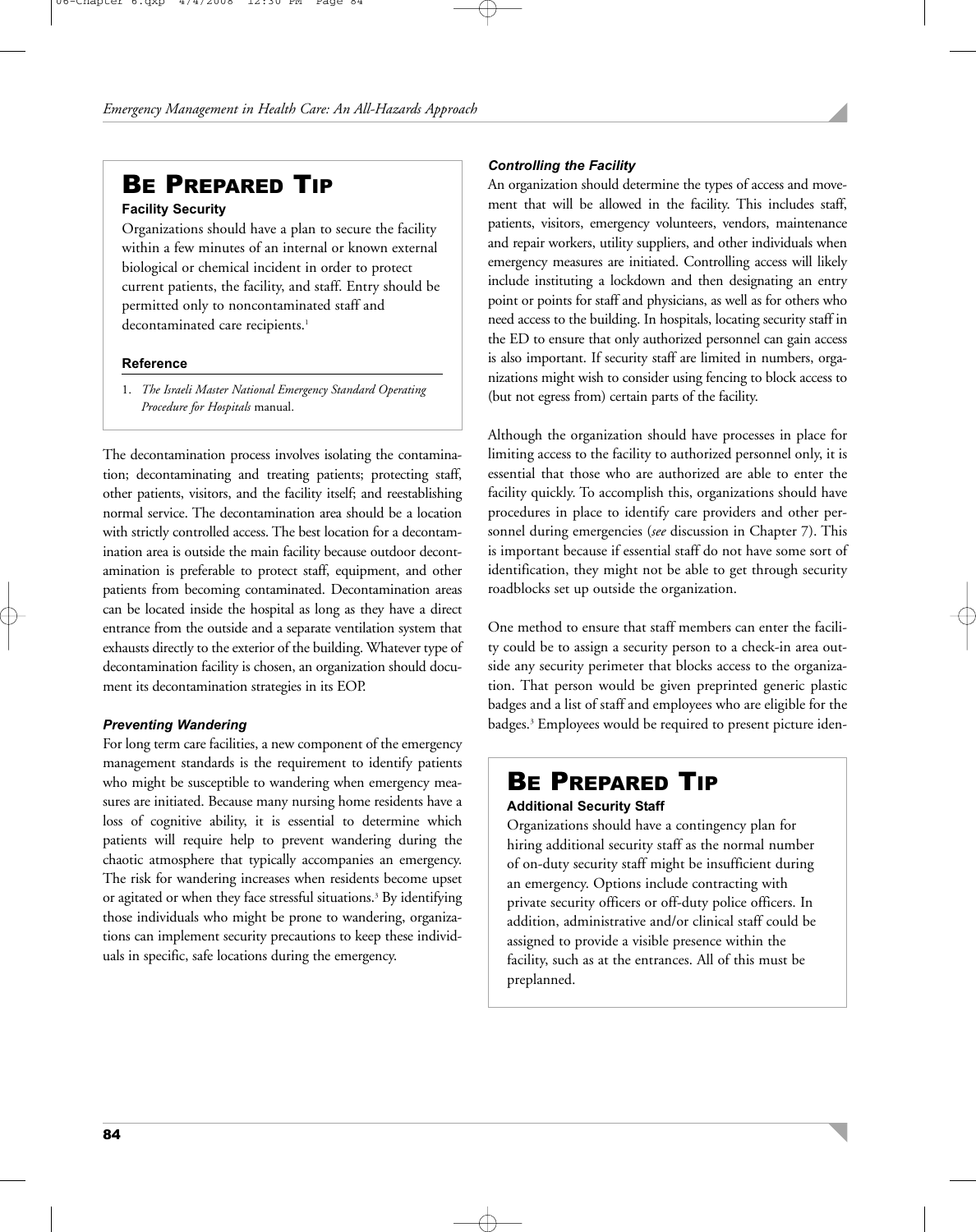# BE PREPARED TIP

# **Crowd Control**

If a crowd does form, the first step in gaining control is to establish a perimeter. Security personnel can also help to prevent crowds from forming by having clear information about how and where to direct patients and members of the community who might seek food or shelter from health care organizations during a disaster.

# **Coordinating with the Media**

Several aspects of safety and security management are related to media planning considerations. For example, an event that requires isolation or decontamination of patients will be of interest to the media and to the community at large. By providing accurate, regularly updated information about the circumstances requiring isolation or decontamination, the organization can keep the public abreast of the situation. This will help to prevent rumors or speculation and will provide opportunities to inform the public about what, if anything, they need to do to stay safe and healthy.

Providing information about the situation as it unfolds could also be helpful in security issues such as crowd control. Supplying phones numbers to the public for information about their loved ones; preparing injury and casualty lists; and coordinating with the chaplaincy, social work departments, and the Red Cross on family notification can prevent large numbers of visitors from arriving at the facility and prevent those who do arrive at the facility from becoming agitated by a lack of information. This effort should be coordinated with community and state agencies and should be done to ensure that information provided is consistent regardless of which organization is providing the information.

tification so their name could be compared with the list. In addition, if an individual cannot physically be present at an entry point, video surveillance cameras can be used to monitor the access of individuals. Requiring personnel to wear photo identification, temporary badges, armbands, vests, or helmets could be helpful in distinguishing them from unauthorized individuals trying to gain access to restricted areas. Personnel might even be required to use swipe cards to gain access.

To prevent crowds from forming, organizations should have a system in place for organizing reporting stations, data collection points, traffic monitors, and waiting areas so that individuals can quickly be directed to the appropriate area. Organizations might even consider limiting visitors to only the immediate family.

For the individuals within the facility, organizations must consider how to control movement during emergencies. For example, organizations that have experienced structural damage would want to ensure that patients, visitors, or unauthorized staff, do not enter these potentially dangerous areas. Other situations, such as civil unrest, infectious outbreak, or biological attack, also demand similar considerations.

This process could involve a more localized method to limit access to the organization as a whole. For example, identification could be required not just at entrances, but at checkpoints within the organization. Or, electronic access control or other locking mechanisms might be used. Organizations should also post signs at various points in the facility to guide staff and other individuals. Sites for posting signs include exits on each floor, entrances and exits for each department, inside elevators, and so forth.

The final area that falls under security is traffic control. Ambulances, other emergency vehicles, and authorized nonemergency vehicles that provide supplies all must have unimpeded access to the organization. Consequently, the organization should have a plan to control access and egress of authorized emergency and nonemergency vehicles.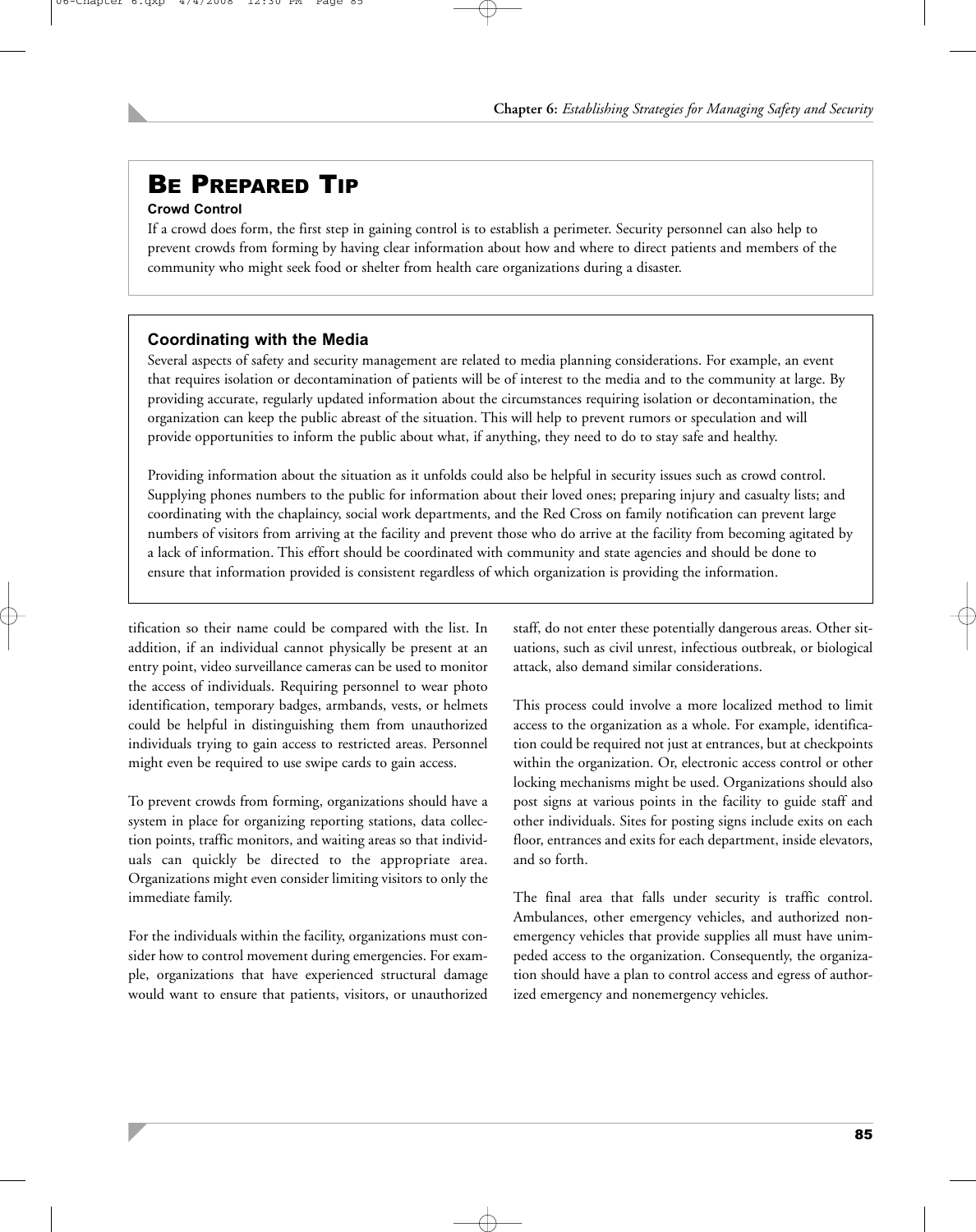# **CASE EXAMPLE: A LOCKDOWN ORDER DURING AN EMERGENCY**

The Minnesota bridge collapse that occurred shortly after 6 P.M. on Wednesday, August 1, 2007, sent at least 50 vehi-<br>cles and their occupants into a tangle of steel and asphalt that tumbled into the Mississippi River belo eight area hospitals were involved in the medical response to the disaster, including two Minneapolis medical centers that were particularly instrumental in providing care to the victims. Hennepin County Medical Center and the University of Minnesota Medical Center–Fairview, the closest in proximity to the site of the incident–to a great degree relied on their participation in emergency management exercises to adapt to the many challenges this tragedy presented.

## *Preparing for Multiple Emergencies*

Joseph Clinton, M.D., Chief of Emergency Medicine at Hennepin County Medical Center was on his way to dinner with his wife at the time of the collapse. "I received a call from our on-duty emergency department (ED) physician who said, 'This looks like the real thing,'" recalls Clinton. "On my return to the hospital our team quickly began establishing emergency response procedures."

In this case, with Hennepin located less than a mile from the bridge, those procedures included sending a team of trained medical responders to the site to set up an incident command center. Working with other emergency personnel and even volunteers assisting in initial search and rescue efforts, Hennepin's team of physicians and paramedics provided care for the walking wounded and helped to direct the emergency transport of critical patients. "It was a chaotic scene, but in our [emergency management] exercises we have worked on bringing organizational structure to disastrous situations," says Clinton.

As a Level 1 trauma center, two to three times a year Hennepin participates in communitywide exercises of various types. "Our closest scenario to this event was a building collapse with 25 to 100 victims," says Clinton. "Like the bridge collapse, this was essentially a multiple emergency because we were dealing with many different types of injuries and with different elements that caused injury. Within the hospital and in cases where personnel respond on site, the key to managing an emergency is being prepared to make critical decisions. It's those exercises that equip you with the knowledge to make smart decisions."

This multiple-event approach to emergency management planning coincides with the Joint Commission's revised standards, which conclude that it is not sufficient to require organizations to plan for a single-emergency event; rather, they should be able to demonstrate sufficient flexibility to respond effectively to combinations of escalating events. The standards, which went into effect on January 1, 2008, emphasize a "scalable" approach that can help organizations manage the variety, intensity, and duration of disasters that can affect a single organization, multiple organizations, or the entire community. The standards describe specific operational requirements for health care organizations in planning a flexible response.

#### *Adopting Flexible Emergency Practices*

In the case of the University of Minnesota Medical Center–Fairview, the flexibility of its response evolved in the midst of a fluid situation and was reliant upon the Mock Trauma Team Activations it had recently coordinated. Donovan Taylor, R.N., Director of Trauma Service at Fairview, was headed home from the medical center when he received a call from the ED. A medical resident of Fairview in a high-rise above the bridge had called in to alert the organization to the unfolding emergency. Located just a block from the bridge, Fairview activated its Code Orange emergency operations plan (EOP), which included calling in additional staff and locking down the facility to limit patient access to a single entryway.

*(continued)*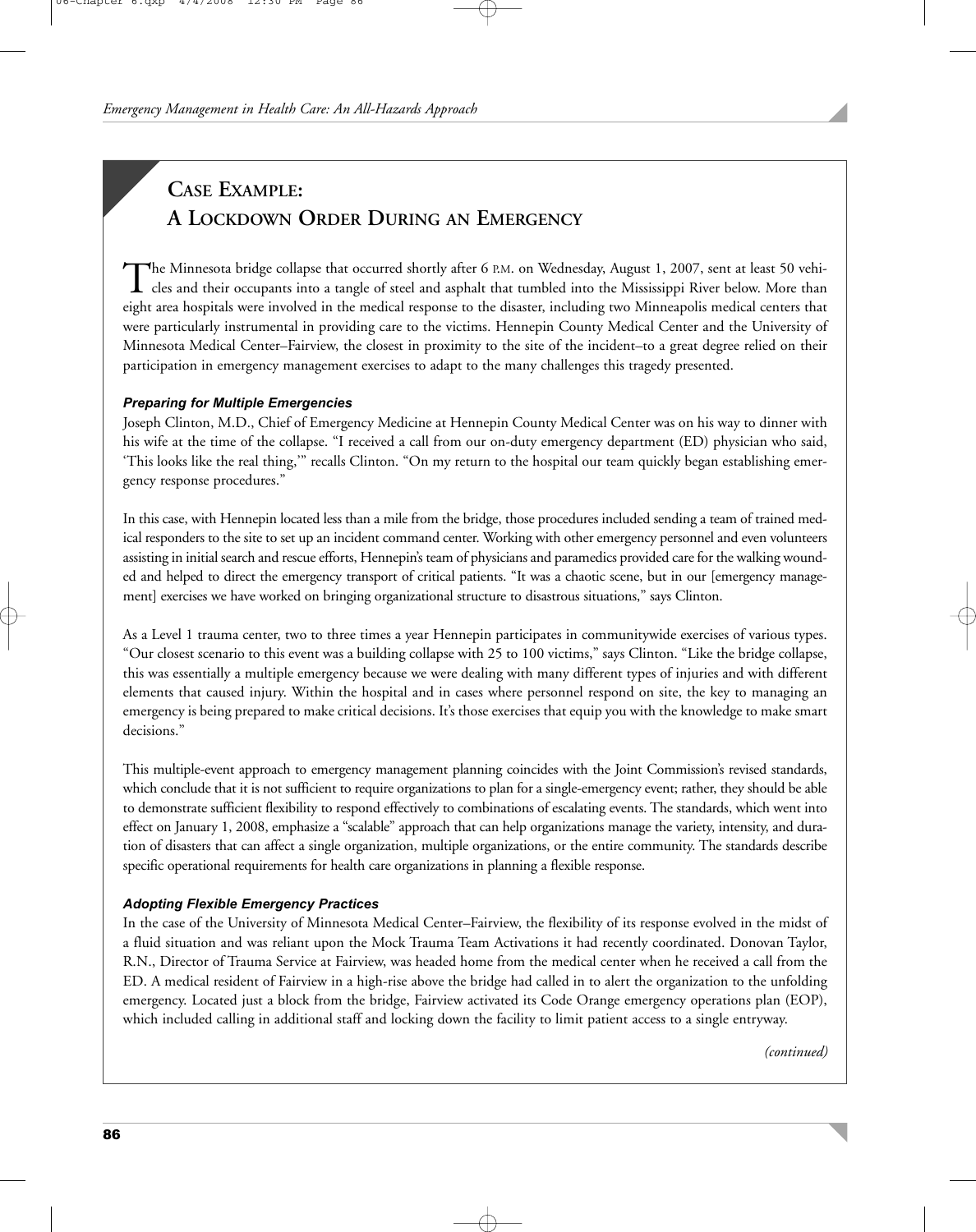## **Case Example: A Lockdown Order During an Emergency,** *continued*

Unlike Hennepin County, Fairview is not a trauma center, but a transplant hospital. Its emergency staff, however, had spent the previous six weeks training and participating in Mock Trauma Team Activations as part of its ongoing preparation to become a Level II trauma center in 2009. "My new position is to help coordinate the pursuit of a Level II adult and pediatric trauma center," says Taylor. "Our exercises in the weeks before the incident included both adult and pediatric emergency scenarios with an unexpected number of trauma patients." the Joint Commission's standards require organizations to evaluate the performance of their EOP during planned exercises. "The (standards) also stress the importance of planning and testing response plans for emergencies during conditions when the local community cannot support the health care organization," says John Fishbeck, R.A., associate director, Division of Standards and Survey Methods, The Joint Commission.

As the core teaching hospital of the University of Minnesota Medical School, Fairview is made up of two campuses—its University campus on the east bank and its Riverside campus on the west bank of the Mississippi River. "It was our University campus on the east bank that received 25 patients from the collapse, while our west bank campus did not see any of its victims," says Taylor. Typically, trauma victims would be sent to Hennepin County Medical Center, which is also located on the west side of the river. "With the whole structure collapsing, responders had no way to get victims on the east bank across to Hennepin or our Riverside facility," says Taylor. Volunteers escorted some victims to the Fairview University campus. In one case, firemen commandeered a truck and drove victims to the medical center.

As victims arrived, some with spinal fractures and others with crushed lower extremities, Fairview's incident command post was notified that its initial lockdown order had not been accomplished. "Our information services (IS) and security dispatch are located in our Riverside campus," says Devin Mellors, emergency management specialist, Office of Clinical Affairs at Fairview. "We recognized that the lockdown had not gone through because the bridge collapse severed some of our communications lines with that campus. Through both radio and verbal commands, we quickly initiated an internal lockdown of the facility to ensure one access point."

With lockdown secured, Taylor recognized the need to bring the order and structure of a trauma unit to the frenzied atmosphere. Having honed his triage skills in the U.S. military, where he worked in the field with special operations units in the Middle East and elsewhere, Taylor and trauma surgeon Jeff Chipman, M.D., gathered staff in the midst of the crisis and began dividing them into teams. "We needed to be sure the expertise of our staff was evenly divided and focused on specific needs," says Taylor. The teams included at least one physician and two nurses, as well as members of ancillary departments such as lab and x-ray. Trauma teams provided care to the most severely injured, another team tended to those less severe, another was responsible for registering and accounting for new patients, and one team concentrated on existing patients at the medical center. "It all took only about 30 seconds to coordinate," says Taylor. "This team approach was just what we had worked on in our emergency trauma exercises, so staff members immediately assumed the roles they had practiced, and the emergency room quickly came under control."

#### *Applying Insights from Emergency Experience*

At Hennepin County Medical Center, similar measures were already in place. Despite its experience with trauma incidents and operations, its debriefing sessions with other local agencies and organizations continues to examine lessons learned including the effectiveness of its communications systems during an emergency event.

*(continued)*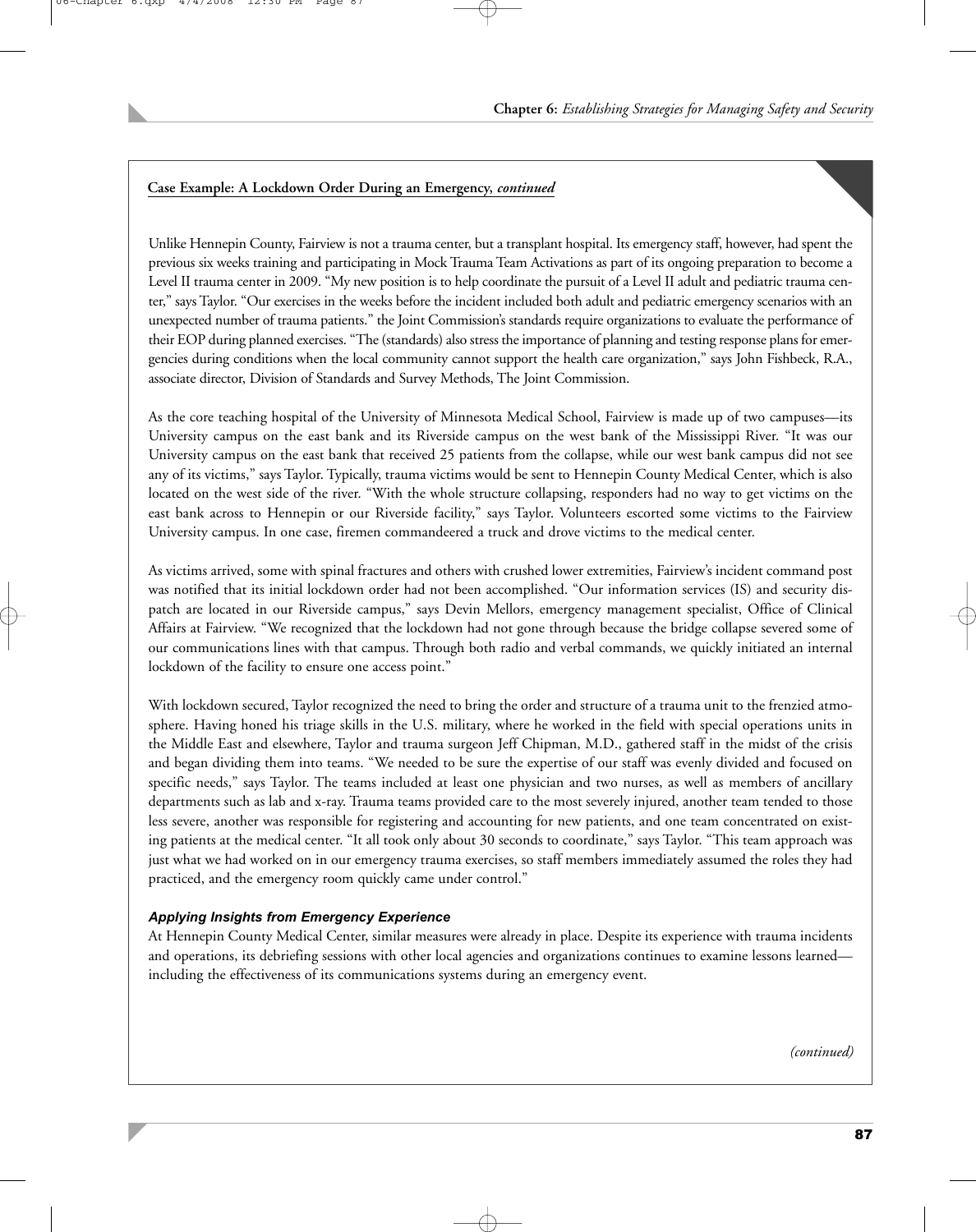## **Case Example: A Lockdown Order During an Emergency,** *continued*

"Fortunately, we were able to deal with the great volume of calls from civilians inquiring about the well-being of family and friends immediately after the collapse before redirecting those calls to a family reunification number operated by the Red Cross," says Mark Lappe, Director of Safety, Security, and Emergency Preparedness at Hennepin County. "Although our emergency radio lines and internal lines in the hospital remained open at all times, we are working with the Red Cross to more quickly establish a family reunification line in the case of an emergency."

As discussed in Chapter 4, Joint Commission emergency management standards now broaden the requirements for effective communication to include ongoing communication with staff, the public, and the community. "It also encourages organizations to strive for standardized communication both internally and externally," explains Fishbeck.

Since the bridge collapse, Fairview has dealt with its communications issues by adding a backup server and a duplicate security application on its University campus. "We have backup operators' consoles and 800 MHz radios on both campuses as well so that if we lose telephone lines we are able to communicate overhead," says Mellor. "Our debriefings on the emergency response have also been incorporated into our monthly Memoranda of Understanding meetings with 29 other hospitals in our area." Both Fairview and Hennepin County are working on Web-based systems that would more efficiently inform and direct staff that are outside of their facilities when an emergency occurs.

According to Taylor, Fairview's response to the bridge collapse highlights essential steps command and control should take upon learning of an emergency event, including performing the following actions:

- Implement the plan of care for current patients, establish teams for incoming patients, and lock down the facility in order to track new patients.
- In addition to the incident command, in the ED have a medical control person (an M.D.) and an operational control person (an R.N. with ED knowledge) coordinate care as quickly as possible while ensuring that they have necessary emergency resources such as equipment, medication, and an organized personnel response.

"The mindset here at Fairview is that it will happen again," says Taylor. "Even a car accident with four people injured can cause stress to an organization's operations." As the medical center continues to improve on programming aimed at gaining approval as a Level II trauma center, its staff has already gained insight and experience that will help chart their way forward.

**Source:** Reprinted from Joint Commission Resources: The Minnesota bridge collapse. *Environment of Care News* 10:12, Dec. 2007.